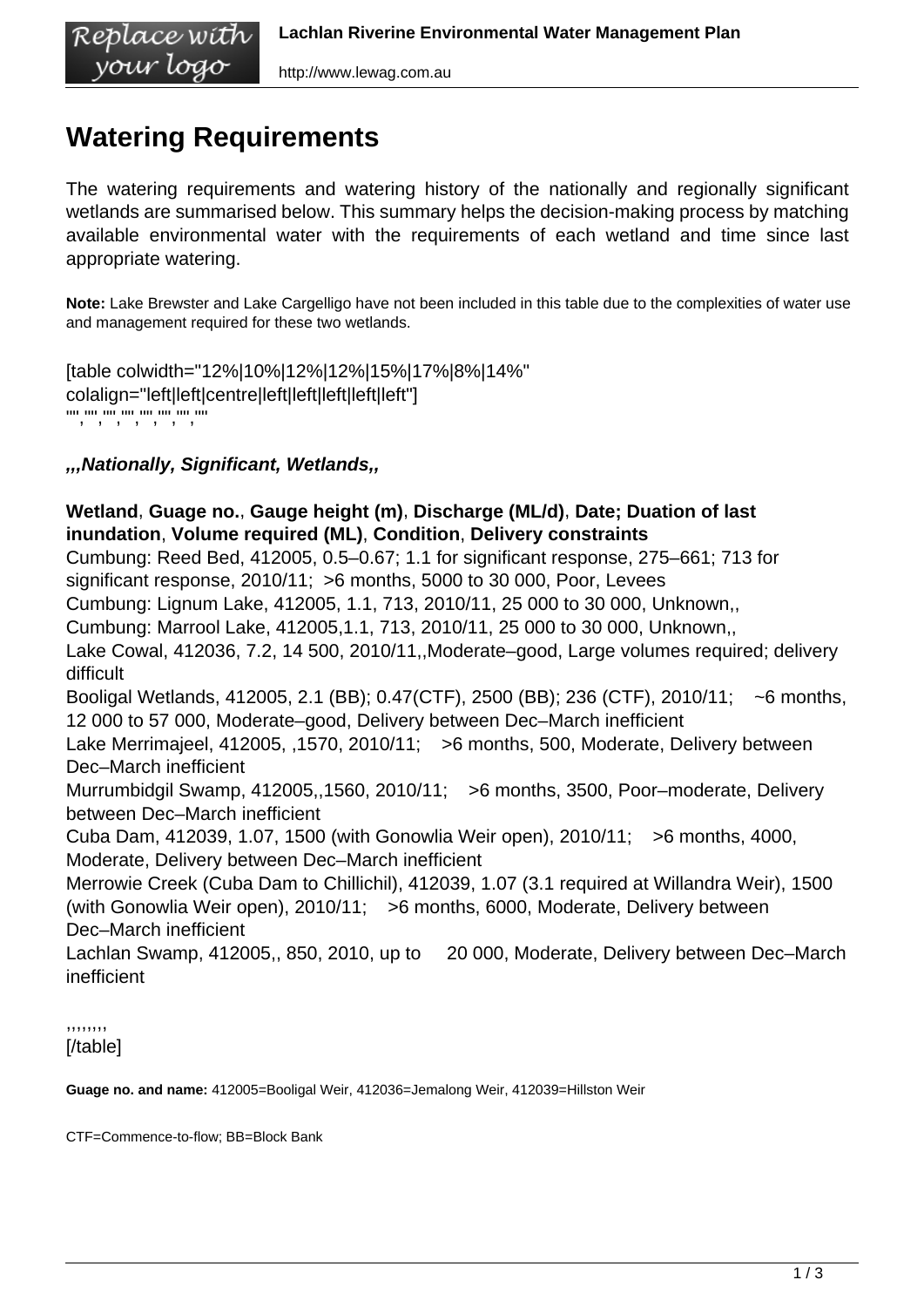http://www.lewag.com.au

[table colwidth="12%|10%|12%|12%|15%|17%|8%|14%" colalign="left|left|centre|left|left|left|left|left"] "","","","","","","",""

## **,,,Regionally, Significant, Wetlands,,**

**Wetland**, **Guage no.**, **Gauge height (m)**, **Discharge (ML/d)**, **Date; Duation of last inundation**, **Volume required (ML)**, **Condition**, **Delivery constraints** Baconian Swamp, 412045, 1.46, 600, 2010, 4800, Poor–moderate, Piggy-backing EW best option for delivery Burrawang West Lagoon, Bumbuggan Creek,, 340, 2010/11; semi-permanent, 420 to fill system, Good, Some drying required to increase environmental value Horseshoe Lagoon, , , , , , Unknown, Unknown Lake Ita, 412005,,600, 2011 (partial filling); weeks, 6000 to 14 400, Moderate, Specific release to Ita is not an option due to high CTF Moon Moon Swamp, 412005, 0.85, 2000, 2010; 2 months, 1980, Moderate, Significant losses occur to Willandra Crk; Middle Crk; and Merrowie Crk Upper Merrowie Creek, 412039, 1.07, 1500 (with Gonowlia Weir open), 2010; 4 months, 3000, Moderate, Delivery between Dec–March inefficient Wilga Lagoon, 412004, 3.14 (wet); 3.82–4.085 (dry), 12 983 (wet); 17 211 (dry), 2010, Moderate–good, Unknown Willandra Creek, 412038, 1.17 (with regulator closed), 2400, 2010/11; 4–6 months, 3000 (regulated section); 9000 (downstream of Willandra NP), Moderate, Currently lower CTF than

under natural conditions Yarnel Lagoon, Wallaroi Creek,,,2010; 4 months, 360 to fill, Good, Yarnel Management Plan to

be taken into account

,,,,,,,, [/table]

**Guage no. and name:** 412004=Cottons Weir, 412005=Booligal Weir, 412038=Willandra Weir, 412039=Hillston Weir, 412045=Corrong Weir

CTF=Commence-to-flow; Willandra NP=Willandra National Park, EW=environmental water

# **Fish Passage**

 Native fish need a variety of habitat types to complete their life cycle and therefore rely on free movement or passage within rivers. Key native species such as Murray cod, golden perch and silver perch are known to travel long distance through inland waterways, often migrating hundreds of kilometres. Impeding fish passage through the construction of dams, weirs, floodgates and waterway crossings can negatively impact native fish by:

- Interrupting spawning or seasonal migrations;
- Restricting access to preferred habitat, available food resources and breeding partners;
- Reducing genetic flow between populations;
- Increasing susceptibility to predation and disease through aggregation below barriers;